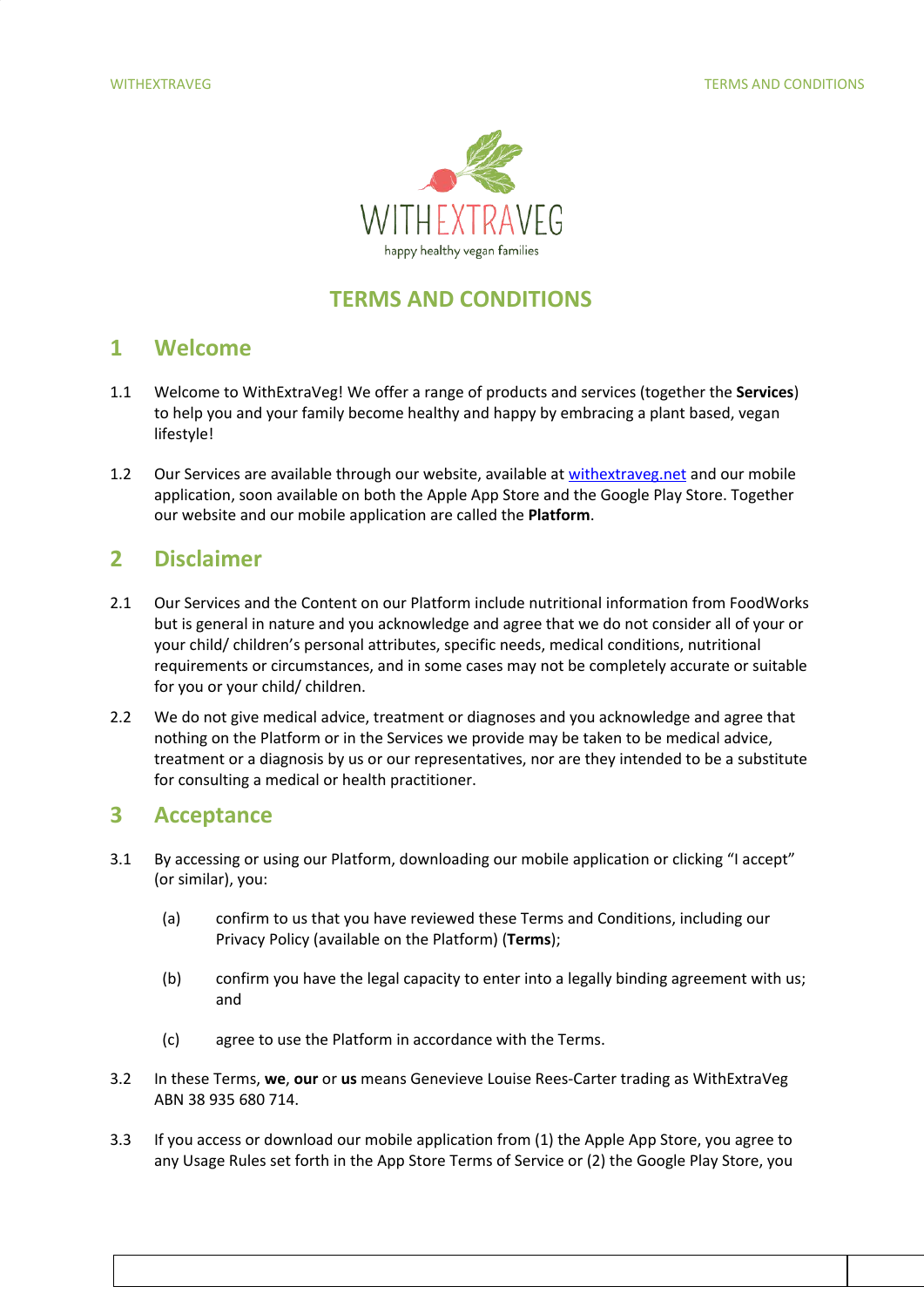agree to the Android, Google Inc. Terms and Conditions including the Google Apps Terms of Service.

### **4 Services**

- 4.1 We may offer the following services and products all as described on the Platform:
	- (a)  $E$ -books: which include meal plans, shopping lists, recipes and tips and tricks for going vegan;
	- (b) Course: outlining how to raise a family through a vegan diet which also includes lifetime access to the Recipe Membership; and
	- (c) Recipe Membership: access to updated vegan recipes for you and your children and access to a private Facebook group where you can connect with other members.

# **5 Registration**

- 5.1 You may place an order to purchase E-books from us without an account or you may choose to create an account with us.
- 5.2 To access the Course, Recipe Membership and when using our mobile application, you will need to register for an account.
- 5.3 You must be at least 18 years old and provide basic information when registering for an account including your name, username, email address, your child/ children's ages and you must choose a password.
- 5.4 You agree to provide accurate, current and complete information during the registration process and regularly update such information to keep it accurate, current and complete.
- 5.5 You are responsible for keeping your account details and your username and password confidential and you will be liable for all activity on your account, including purchases made using your account details. You agree to immediately notify us of any unauthorised use of your account.

## **6 E-books**

- 6.1 Any order placed through the Platform for an E-book is an offer by you to purchase an E-book for the price notified at the time you place your order.
- 6.2 You must pay us the purchase price of each E-book (**E-book Price**) as set out on the Platform at the time you place your order.
- 6.3 Once the E-book Price has been paid in full, a link to your E-book, in the format as set out on the Platform, will be available to you through a third party site or emailed to you. If you have not received your E-book within 24 hours, please email us at the address at the end of these Terms. You are allowed to download your E-book multiple times.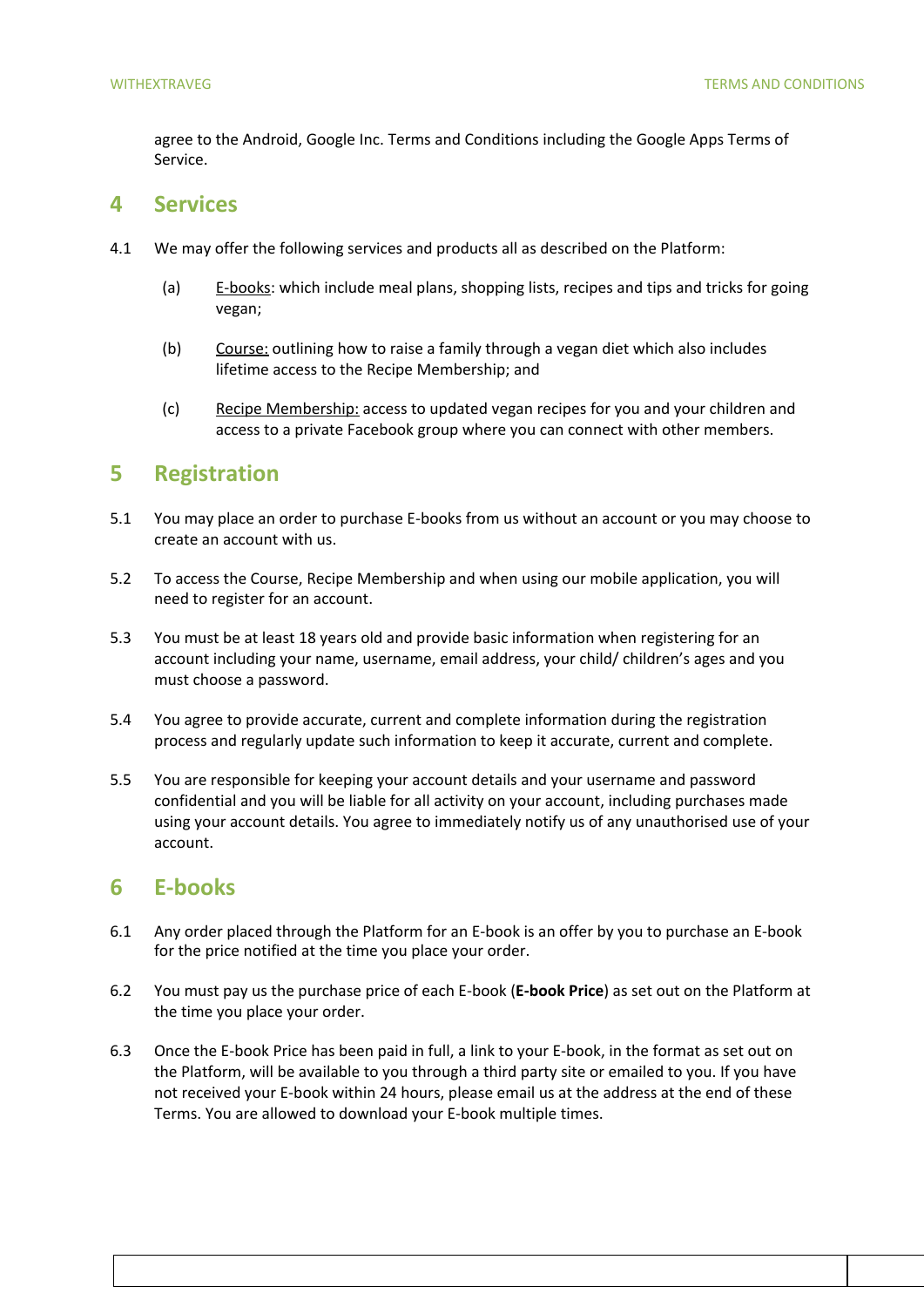## **7 Course**

- 7.1 Any order placed through the Platform for the Course is an offer by you to purchase the Course for the price notified at the time you place your order.
- 7.2 You must pay us the purchase price of the Course (**Course Price**) as set out on the Platform and create an account at the time you place your order.
- 7.3 Once the Course Price has been paid in full, you will receive access to the Course through your account as set out on the Platform and lifetime access to a Recipe Membership.
- 7.4 The materials available in the Course may be updated from time to time.

### **8 Recipe Membership**

8.1 Any order placed through the Platform for a Recipe Membership is an offer by you to purchase the Recipe Membership for the price notified at the time you place your order.

### Lifetime access

- 8.2 You must pay us the purchase price of the lifetime access to the Recipe Membership (**Lifetime Recipe Membership Price**) as set out on the Platform and create an account at the time you place your order.
- 8.3 Once the Lifetime Recipe Membership Price has been paid in full, you will receive lifetime access to the Recipe Membership through your account as set out on the Platform.
- 8.4 Lifetime access means access for as long as we continue to provide our Services. We do not represent or guarantee that (and we specifically exclude and disclaim any warranty that) the Platform and Services will continue to be available for any period or provided to you or accessible in perpetuity.

### Subscription access

- 8.5 You may choose to purchase a monthly subscription to the Recipe Membership (**Subscription**) by placing an order through the Platform and create an account at the time you place an order.
- 8.6 You must pay us the subscription fee for the Subscription (**Subscription Fee**) as set out on the Platform at the time you place your order to benefit from the Subscription.
- 8.7 The Subscription Fee will be charged upfront on a monthly basis on the calendar day corresponding to the day when you placed an order for a Subscription (**Payment Date**). In some cases, your Payment Date may change, for example, if payment is unable to be processed or if your Subscription began on a day not contained in a given month.
- 8.8 Subscriptions automatically continue until cancelled in accordance with the cancellation clause below.
- 8.9 We may modify the Subscription Fees from time to time. Any price changes will apply to you no earlier than 30 days following notice to you. The notice may be provided at any time via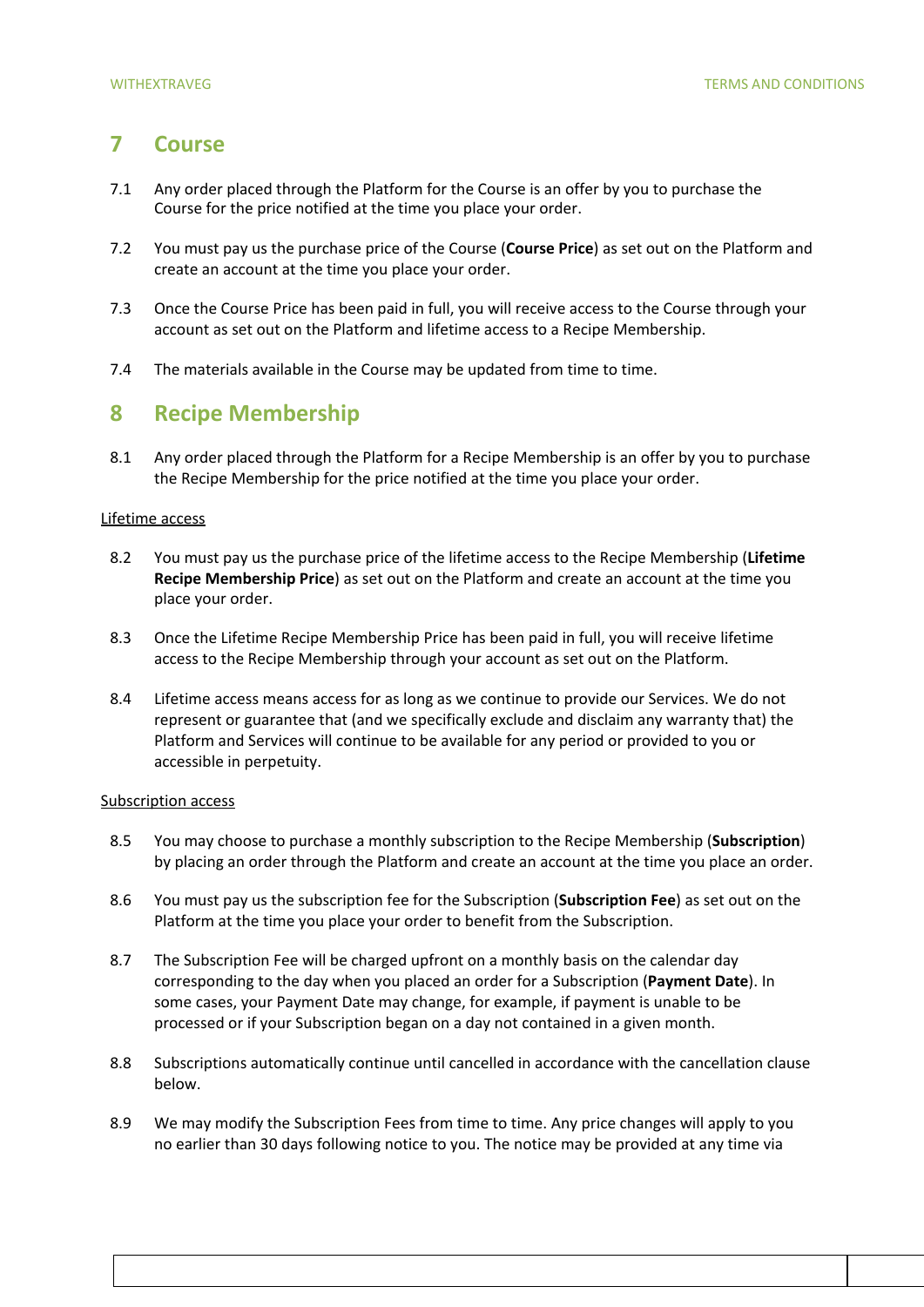email or via notification to your account. If you do not agree to the price change, you may cancel your Subscription in accordance with the cancellation clause below.

8.10 If the payment of the Subscription Fee has not been made on the Payment Date, we may, in our sole discretion, suspend or terminate your Subscription and account in accordance with these Terms.

#### Cancelling Subscription

- 8.11 You may cancel your Subscription at any time in the account page/ manage Subscriptions (or similar) section of your account settings.
- 8.12 The cancellation will apply to the next month if you cancel your Subscription before the next Payment Date.

### **9 General payment terms**

- 9.1 All payments (including the E-book Price, Course Price, Lifetime Recipe Membership Price and Subscription Fee – together the **Fees**) must be made via one of the payment methods set out on the Platform including our payment processor, currently Braintree (please note the payment processor may change from time to time). You authorise us to debit your payment method, when you purchase a Subscription, or on each relevant Payment Date for your Subscription Fee. Payment of any amounts using a payment processor may be subject to the payment processor's terms and conditions.
- 9.2 It is your responsibility to check the Services you have chosen, including pricing, description, inclusions and other details before you submit your order through the Platform. We do not accept refunds for any Services for change of mind or other circumstances.
- 9.3 To the extent permitted by law, once paid, Fees are non refundable.
- 9.4 Unless otherwise stated on the Platform, all Fees are stated in Australian dollars and are inclusive of GST.
- 9.5 You acknowledge and agree that you must have sufficient funds in your selected payment account in order to pay the Fees and any other amounts due and payable. You are responsible for paying any fees, such as bank fees, for any payments that are dishonoured.
- 9.6 You must not pay, or attempt to pay, any fees by fraudulent or unlawful means.
- 9.7 It is your responsibility to provide valid payment details and ensure that your payment details are up to date. You may update these at any time by contacting us at the details provided below.

### **10 Promotions**

10.1 We may from time to time issue promotional discount codes for certain products on the Platform. To claim the discount, you must enter the promotional discount code at the time of submitting your order through the Platform. The conditions of use relating to promotional discount codes will be specified on the Platform at the time they are issued.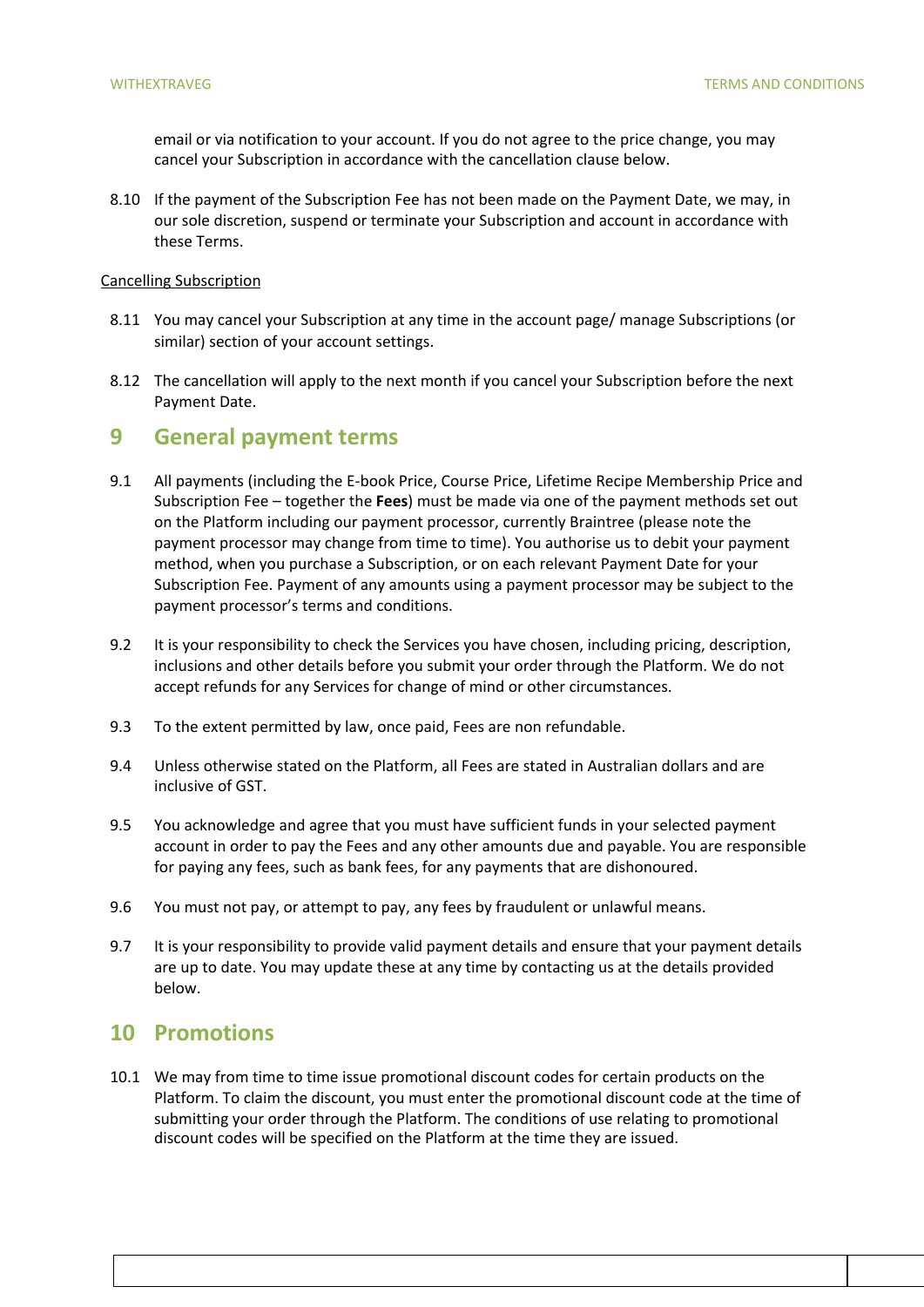# **11 Facebook group**

- 11.1 When you order a Course or Recipe Membership, you will be invited to a private Facebook group, of which you may remain a member with lifetime access or for the duration of your Subscription. Upon cancellation of your Subscription, you will be removed from the Facebook group. You must not post, share or publish any material in the Facebook group which is indecent, offensive, in breach of any laws, or in breach of any intellectual property rights. We reserve the right to, at any time, remove any content you share in the Facebook group, and remove your access to the Facebook group. Your access to the Facebook group will be subject to Facebook's terms and conditions and we are not liable (including for any refund of the Subscription Fee) if Facebook restricts your access to the Facebook group. Information and User Content shared by other members of the Facebook group is private and confidential. You must keep confidential any information you receive via the Facebook group, including the names of other members.
- 11.2 You may use the Facebook group to communicate and ask questions to our team and other users. You may be permitted to post, create, upload, publicise or otherwise submit content (**Submit**), such as comments, questions, pictures, testimonials and videos on the Facebook group (**User Content**). You must Submit User Content in accordance with these Terms.
- 11.3 We ask you to limit your discussions to topics which are relevant to the Platform. We have the right but not the obligation to appoint moderators of the Facebook group from time to time to ensure that all voices are heard and no inappropriate thread or topic is discussed in the Facebook group.
- 11.4 We reserve the right to remove any posts which we, in our sole discretion, deem to be in breach of these Terms including the 'Exclusions' clause and deem to be inappropriate including posts that:
	- (a) defame, harass, threaten, stalk, menace, track, monitor, mistreat, offend or otherwise hurt any person;
	- (b) use obscene or foul language;
	- (c) include link(s) to inappropriate, offensive or illegal material in the Facebook group;
	- (d) could be considered intolerant of a person's race, culture, appearance, gender, sexual preference, religion or age; and
	- (e) interfere with another user.
- 11.5 We are not responsible for the conduct of any user of our Platform. You agree and acknowledge that you participate in the Facebook group including by Submitting User Content at your own risk.
- 11.6 By making available any User Content on or through the Facebook group, you grant to us a worldwide, irrevocable, perpetual, non-exclusive, transferable, royalty-free licence to use the User Content, with the right to use, view, copy, adapt, modify, distribute, license, transfer, communicate, publicly display, publicly perform, transmit, stream, broadcast, access, or otherwise exploit such User Content on, through or by means of our Platform.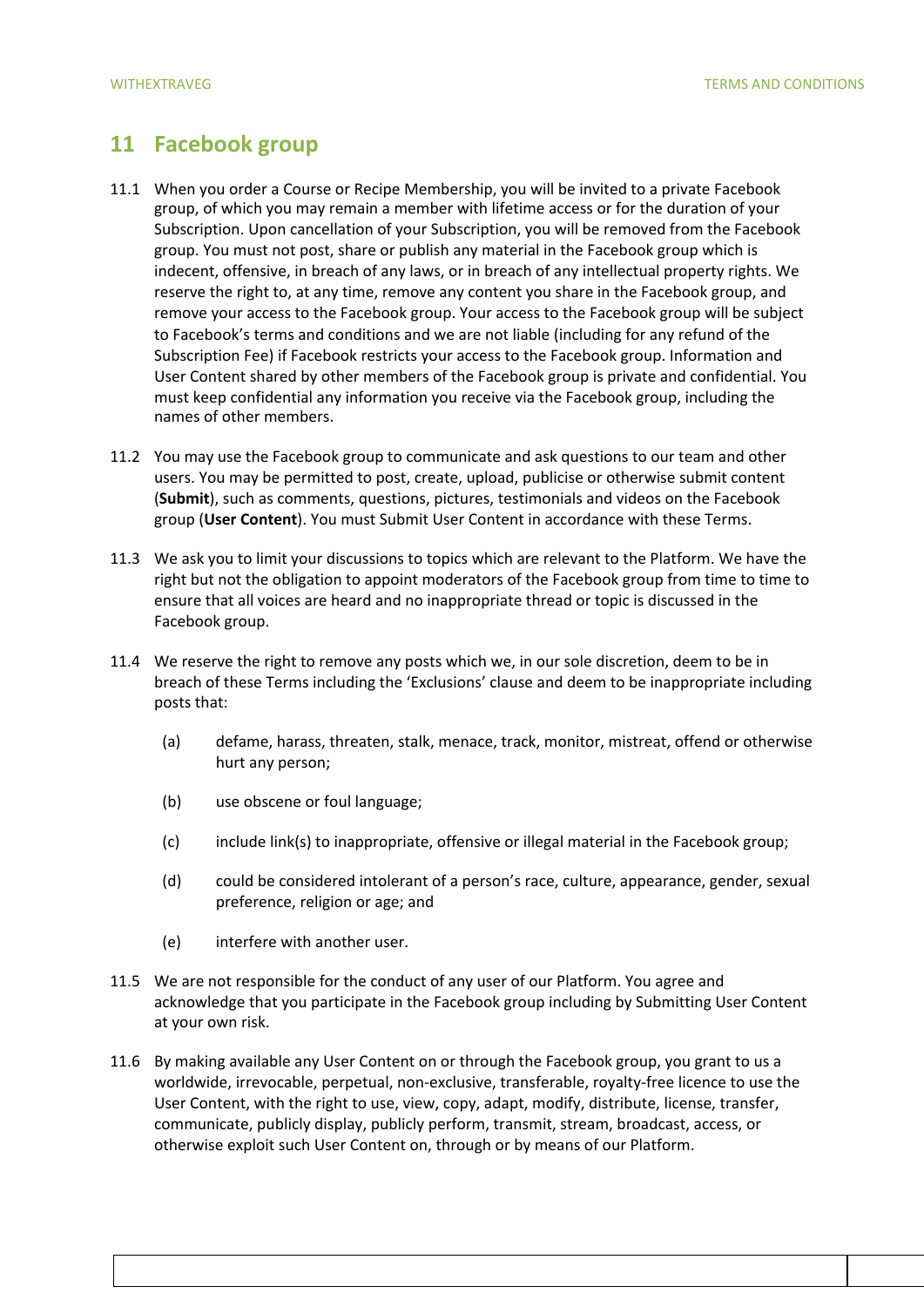- 11.7 You agree that you are solely responsible for all User Content that you make available in or through the Facebook group. You represent and warrant that:
	- (a) you are either the sole and exclusive owner of all User Content or you have all rights, licences, consents and releases that are necessary to grant to us the rights in such User Content (as contemplated by these Terms); and
	- (b) neither the User Content nor the posting, uploading, publication, submission or transmission of the User Content or our use of the User Content on, through or by means of our Platform will infringe, misappropriate or violate a third party's intellectual property rights, or rights of publicity or privacy, or result in the violation of any applicable law or regulation.
- 11.8 This clause will survive termination of these Terms.

## **12 Intellectual property**

- 12.1 All intellectual property (including copyright) developed, adapted, modified or created by us or our personnel, including but not limited to our resources including our E-books, Course, recipes, guides, tools, tips and email communication with us or other materials (including in connection with the Terms, the Platform and our Services) will at all times vest, or remain vested, in us. Our intellectual property described in this clause and the User Content is referred to in these Terms as **Content**.
- 12.2 We give you a limited, revocable, non-transferable licence to use, for your personal use, the Content we provide to you as part of our Platform or our Services.
- 12.3 This clause will survive termination of these Terms.

### **13 Exclusions**

- 13.1 You must not access or use the Platform, the Content or our Services except as permitted by these Terms and you must not do, omit to do, or authorise any act that would or might invalidate or be inconsistent with our intellectual property rights on the Platform. Without limiting the foregoing provisions, you must not and must not permit any other person to:
	- (a) reveal your account password to others or allow others to use your account, E-book, Course or Recipe Membership;
	- (b) resell, assign, transfer, distribute or provide others with access to the Platform or any Content from the Platform (including publishing or posting our Content on any other website or on social media pages);
	- (c) "frame", "mirror" or serve any of the Platform on any web server or other computer server over the Internet or any other network;
	- (d) copy, alter, modify, create derivative works from, reproduce to a third party, reverse assemble, reverse engineer, reverse compile or enhance the Platform or any resources from the Platform;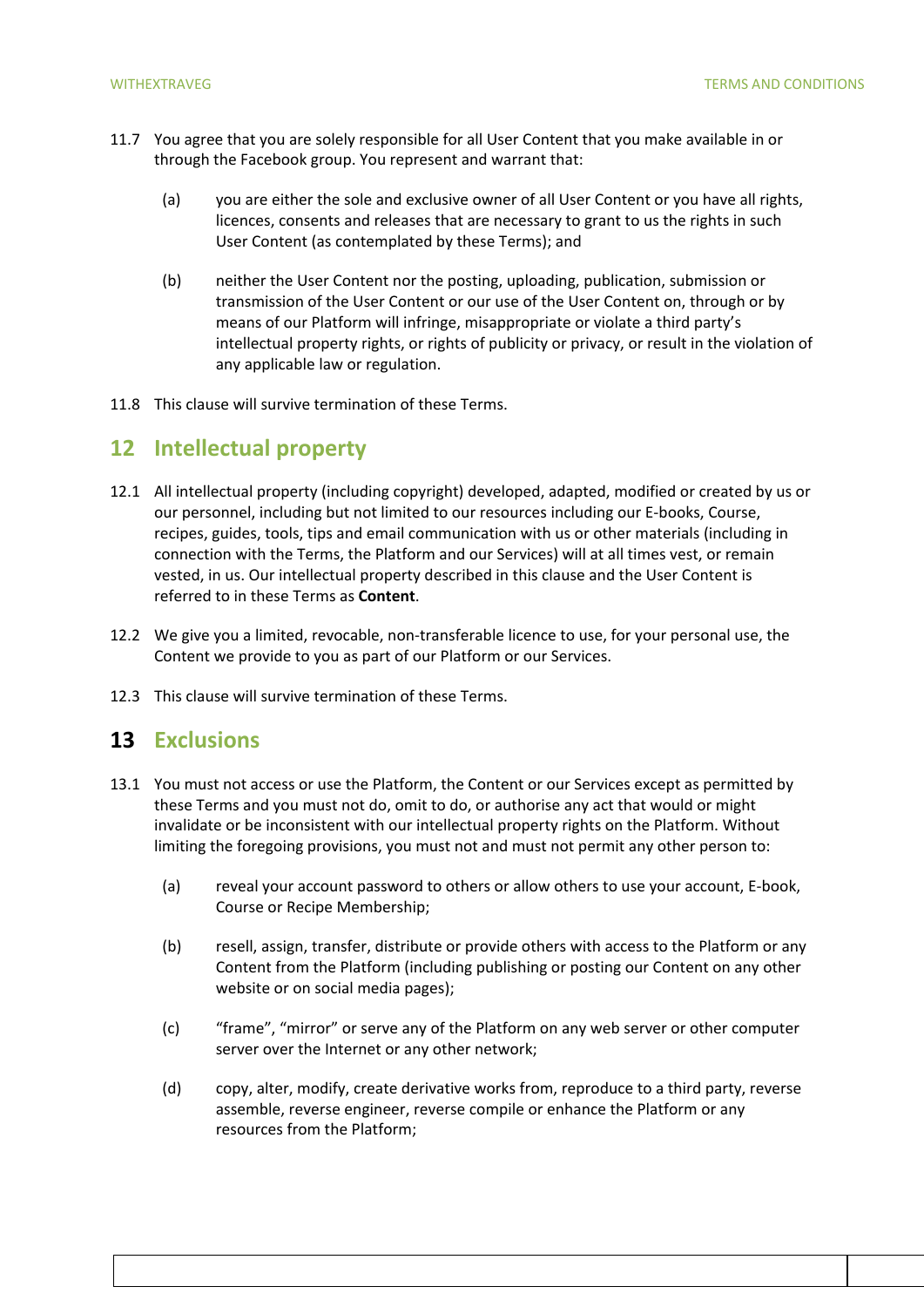- (e) alter, remove or tamper with any trademarks, any patent or copyright notices, any confidentiality legend or notice, any numbers or any other means of identification used on or in relation to the Platform or any resources from the Platform;
- (f) use the Platform or any resources from the Platform in any way which is in breach of any applicable local, state, federal and international laws and regulations or which infringes any person's rights, including intellectual property rights;
- (g) use the Platform to transmit, publish or communicate material that is defamatory, offensive, abusive, indecent, menacing or unwanted;
- (h) use the Platform in any way that damages, interferes with or interrupts the supply of the Platform;
- (i) introduce malicious programs into our hardware and software or our hardware, software and services which are integrated and operate together, including our networks, including viruses, worms, trojan horses and e-mail bombs;
- (j) use the Platform to carry out security breaches or disruptions of a network. Security breaches include accessing data where you are not the intended recipient or logging into a server or account that you are not expressly authorised to access or corrupting any data (including network sniffing/monitoring, pinged floods, packet spoofing, denial of service and forged routing information for malicious purposes);
- (k) use any program/script/command, or send messages of any kind, with the intent to interfere with, or disable, any person's use of the Platform or any resources from the Platform;
- (l) send any unsolicited email messages through or to users of the Platform in breach of the *Spam Act 2003* (Cth) or to send any form of harassment via email, or any other form of messaging, whether through language, frequency, or size of messages or use the Platform in breach of any person's privacy (such as by way of identity theft or "phishing"); or
- (m) use the Platform to circumvent user authentication or security of any of your networks, accounts or hosts.
- 13.2 This clause will survive termination of these Terms.

### **14 Limitations**

- 14.1 Despite anything to the contrary, to the maximum extent permitted by law:
	- (a) our maximum aggregate liability arising from or in connection with the Terms will be limited to, and must not exceed, the Fees paid by you to us; and
	- (b) we will not be liable to you for any loss of profit (including anticipated profit), loss of benefit (including anticipated benefit), loss of revenue, loss of business, loss of goodwill, loss of opportunity, loss of savings (including anticipated savings), loss of reputation, loss of use and/or loss or corruption of data,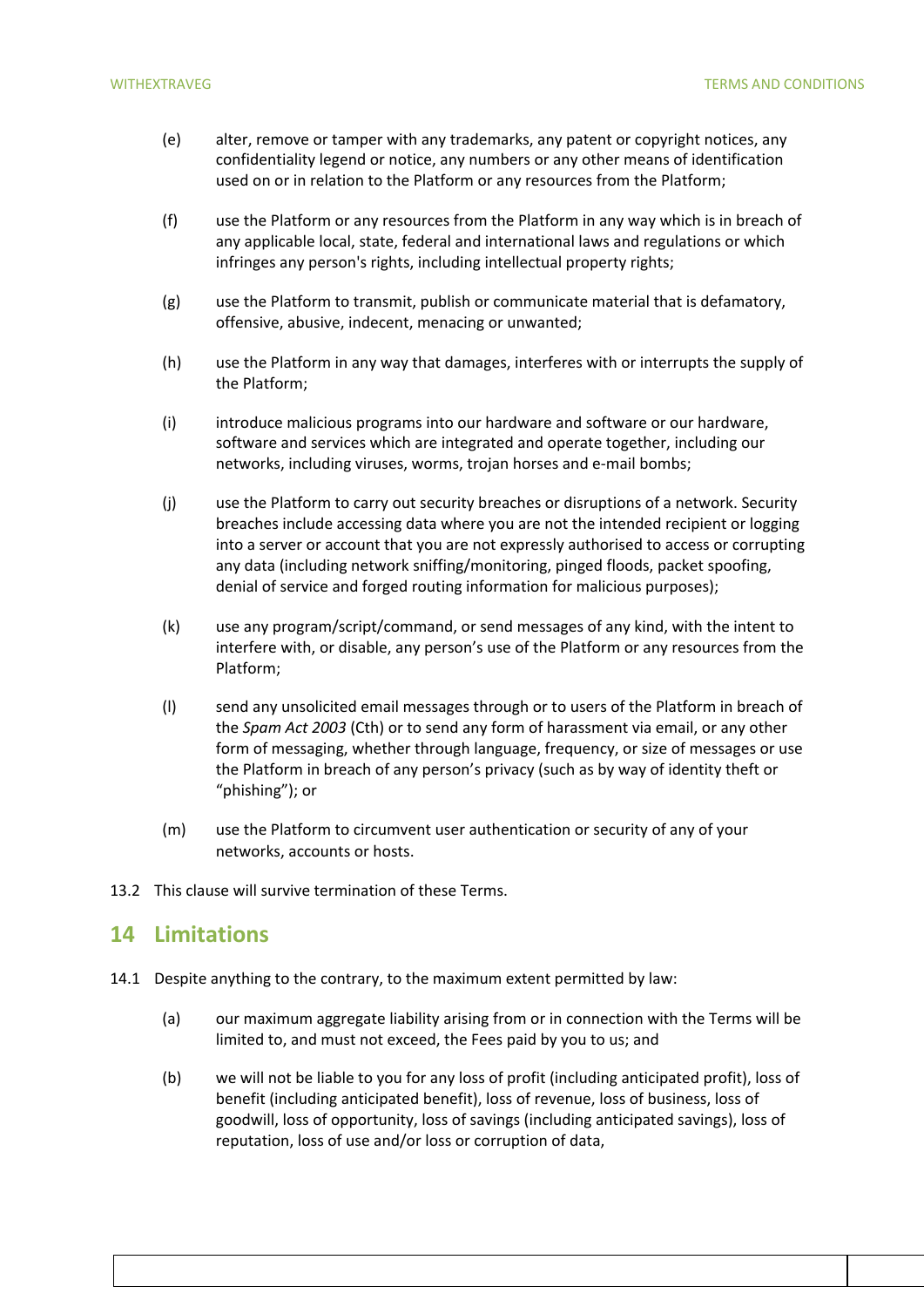whether under statute, contract, equity, tort (including negligence), indemnity or otherwise.

- 14.2 Despite anything to the contrary, to the maximum extent permitted by law, and without excluding your Statutory Rights, we will not be liable for, and you waive and release us from and against any Liability caused or contributed to by, arising from or connected with:
	- (a) your acts or omissions;
	- (b) any use or application of the Services by a person or entity other than you, or other than as reasonably contemplated by these Terms;
	- (c) any works, services, goods, materials or items which do not form part of the Services (as expressed in these Terms), or which have not been provided by us;
	- (d) any third parties or any goods and services provided by third parties, including customers, end users, suppliers, transportation or logistics providers or other subcontractors which the provision of the Services may be contingent on, or impacted by;
	- (e) unavailability or errors in the Platform, or any delay in us providing the Services to you, for whatever reason;
	- (f) any event outside of our reasonable control; or
	- (g) any defect, error, omission or lack of functionality or suitability (or the absence of, or reduction in, any anticipated result, outcome or benefit) with respect to our Services or the Content.
- 14.3 This clause will survive termination of these Terms.

### **15 Australian Consumer Law**

- 15.1 Certain legislation including the Australian Consumer Law (**ACL**) in the *Competition and Consumer Act 2010* (Cth), and similar consumer protection laws and regulations may confer you with rights, warranties, guarantees and remedies relating to our provision of our services which cannot be excluded, restricted or modified (**Statutory Rights**). Nothing in these Terms attempts to exclude, restrict or modify your Statutory Rights as a consumer under the ACL. Any and all other warranties or conditions which are not guaranteed by the ACL are expressly excluded where permitted, except to the extent such warranties and conditions are fully expressed in these Terms.
- 15.2 Our goods and services come with guarantees that cannot be excluded under the Australian Consumer Law. For major failures with the service, you are entitled:
	- (a) to cancel your service contract with us; and
	- (b) to a refund for the unused portion, or to compensation for its reduced value.
- 15.3 You are also entitled to be compensated for any other reasonably foreseeable loss or damage. If the failure does not amount to a major failure, you are entitled to have problems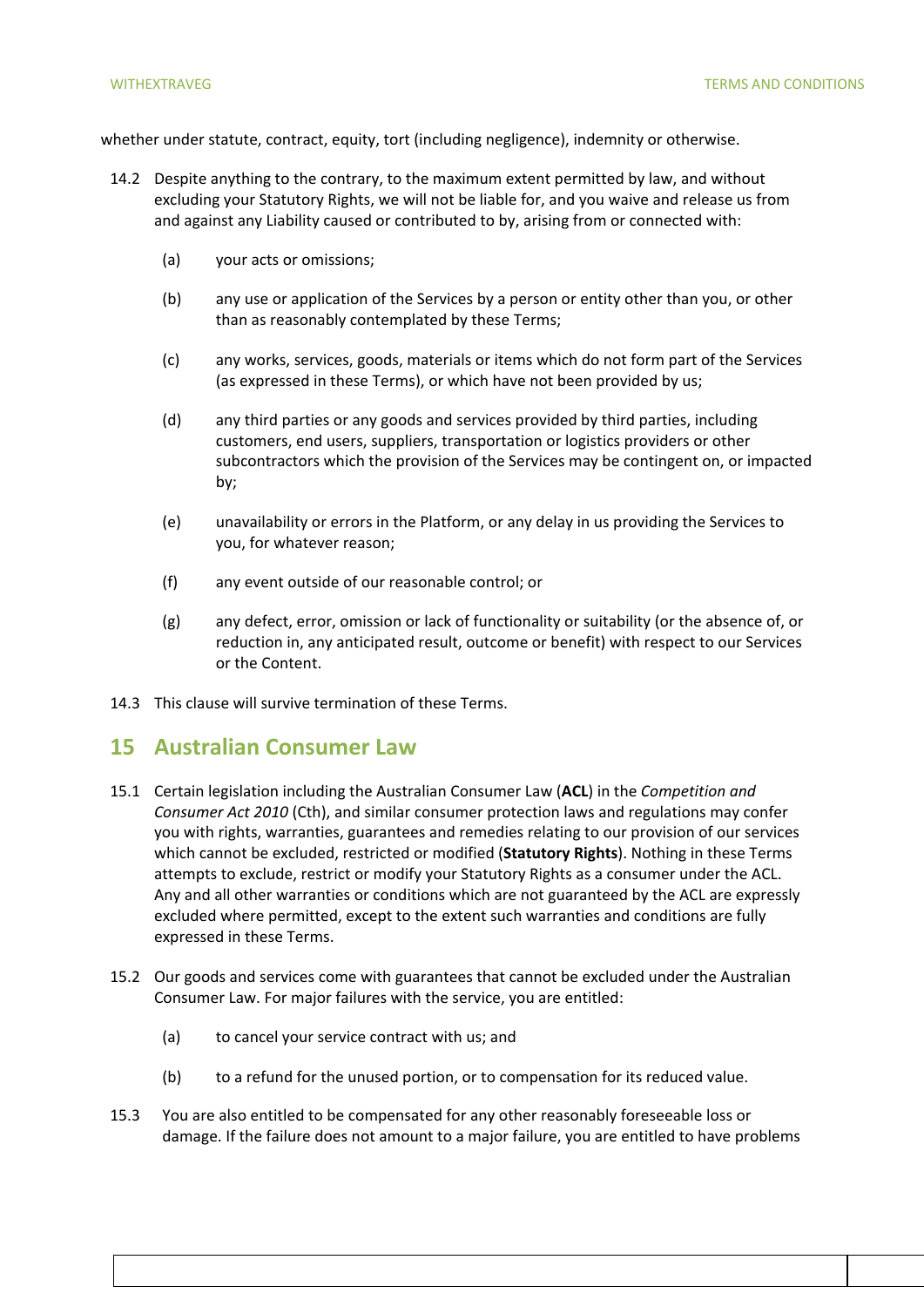with the service rectified in a reasonable time and, if this is not done, to cancel your contract and obtain a refund for the unused portion of the contract.

- 15.4 If the ACL applies to you as a consumer, nothing in this Agreement excludes your Statutory Rights as a consumer under the ACL. You agree that our Liability for the Services provided to an entity defined as a consumer under the ACL is governed solely by the ACL and this Agreement.
- 15.5 Subject to your Statutory Rights, we exclude all express and implied warranties, and all material, work and services (including the Services) are provided to you without warranties of any kind, either express or implied, whether in statute, at Law or on any other basis.
- 15.6 This clause will survive termination of these Terms.

### **16 Termination**

- 16.1 We may monitor your use of the Platform to determine if you are in breach of these Terms (including by checking the frequency and nature of any downloads and the time of access and IP addresses used to access the Platform).
- 16.2 We may immediately suspend, terminate or limit (at our discretion) your access to and use of the Platform if we reasonably suspect, including as a result of our monitoring of your use of the Platform, that you are in breach of these Terms and the breach cannot be remedied or is not remedied within 5 Queensland business days of us notifying you of the breach or suspected breach.

# **17 Collection Notice**

- 17.1 We collect personal information about you in order to provide you with our Services (i.e your name, email address, ages of your child/ children and other information to enable you to access and use our mobile application), to contact and communicate with you, to respond to your enquiries and for other purposes set out in our Privacy Policy.
- 17.2 We may disclose that information to third party service providers who help us deliver our Platform including information technology service providers, data storage, web hosting and server providers, professional advisors, payment systems operators and our business partners or as required by law (such as Braintree, ConvertKit and Gumroad). If you do not provide this information we may not be able to provide our Services to you. In certain circumstances, we may disclose your personal information to third parties located, or who store data, outside Australia.
- 17.3 Our Privacy Policy contains further information about: (i) how we store and use your personal information; (ii) how you can access and seek correction of your personal information; (iii) how you can make a privacy-related complaint; and (iv) our complaint handling process.
- 17.4 By providing personal information to us, you consent to us collecting, holding, using and disclosing your personal information in accordance with our Privacy Policy.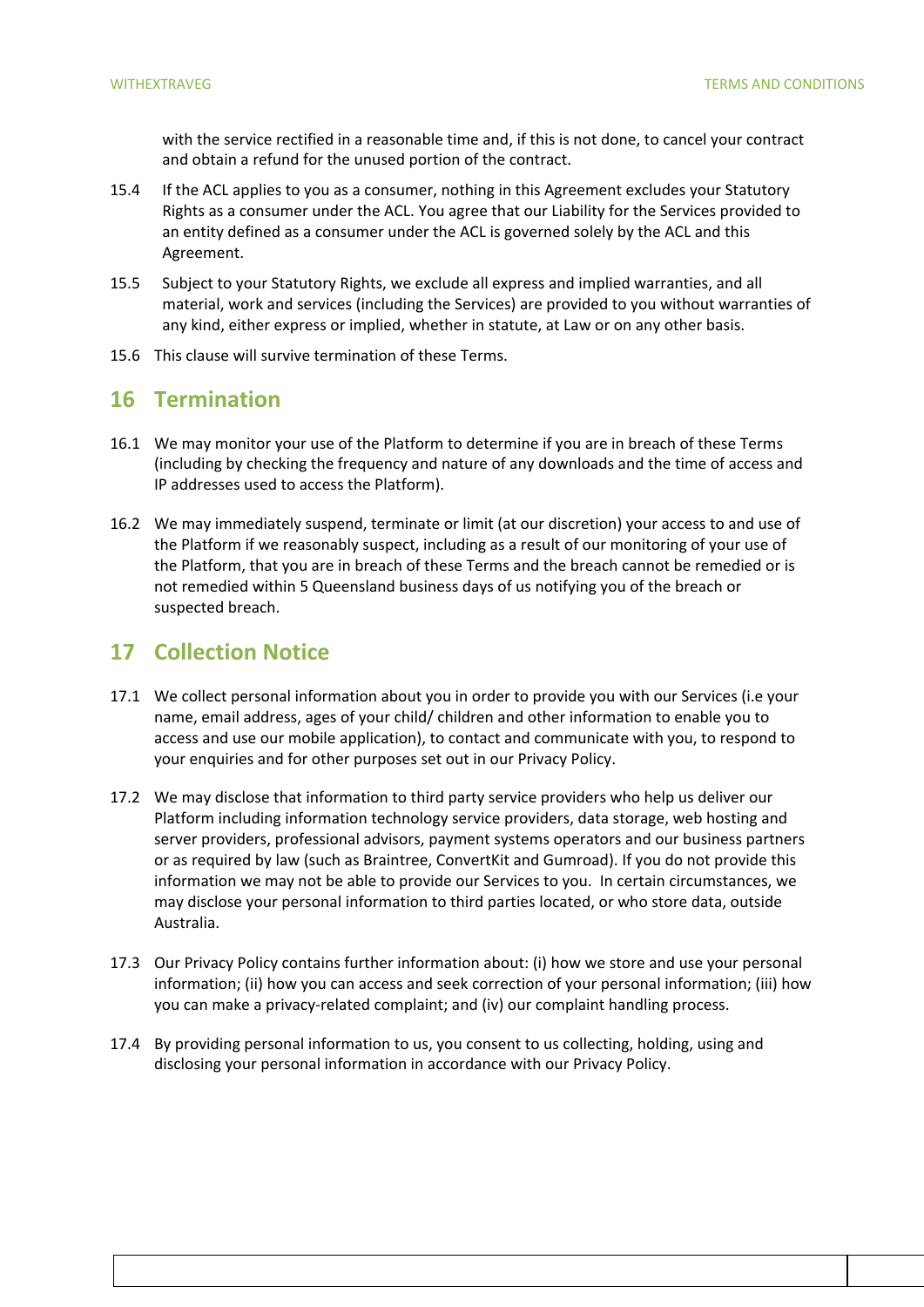# **18 Notice regarding Apple**

- 18.1 To the extent that you are using or accessing our Platform on an iOS device, you further acknowledge and agree to the terms of this clause. You acknowledge that these Terms are between you and us only, not with Apple Inc. (Apple), and Apple is not responsible for the Platform and any content available on the Platform.
- 18.2 Apple has no obligation to furnish you with any maintenance and support services with respect to our Platform.
- 18.3 If our mobile application fails to conform to any applicable warranty, you may notify Apple and Apple will refund the purchase price (if any) of the mobile application to you. To the maximum extent permitted by applicable law, Apple will have no other warranty obligation whatsoever with respect to the mobile application and any other claims, losses, liabilities, damages, costs or expenses attributable to any failure to conform to any warranty will be our responsibility.
- 18.4 Apple is not responsible for addressing any claims by you or any third party relating to our mobile application or your use of our mobile application, including but not limited to (1) product liability claims; (2) any claim that our mobile application fails to conform to any applicable legal or regulatory requirement; and (3) claims arising under consumer protection or similar legislation.
- 18.5 Apple is not responsible for the investigation, defence, settlement and discharge of any third-party claim that our mobile application infringes that third party's intellectual property rights.
- 18.6 You agree to comply with any applicable third-party terms when using our mobile application.
- 18.7 Apple and Apple's subsidiaries are third-party beneficiaries of these Terms, and upon your acceptance of these Terms, Apple will have the right (and will be deemed to have accepted the right) to enforce these Terms against you as a third-party beneficiary of these Terms.
- 18.8 You hereby represent and warrant that (1) you are not located in a country that is subject to a U.S. Government embargo, or that has been designated by the U.S. Government as a "terrorist supporting" country; and (2) you are not listed on any U.S. Government list of prohibited or restricted parties.

## **19 General**

- 19.1 This clause will survive termination of these Terms.
- 19.2 **Disputes**: Neither party may commence court proceedings relating to any dispute arising from, or in connection with, these Terms without first meeting with a senior representative of the other party to seek (in good faith) to resolve that dispute (unless that party is seeking urgent interlocutory relief or the dispute relates to compliance with this clause).
- 19.3 **No commercial use:** Our Platform is for your personal, non-commercial use only. You must not use our Platform, or any of the Content, for commercial purposes, including any advertising or advertising revenue generation activity on your own website, without obtaining a licence to do so from us.